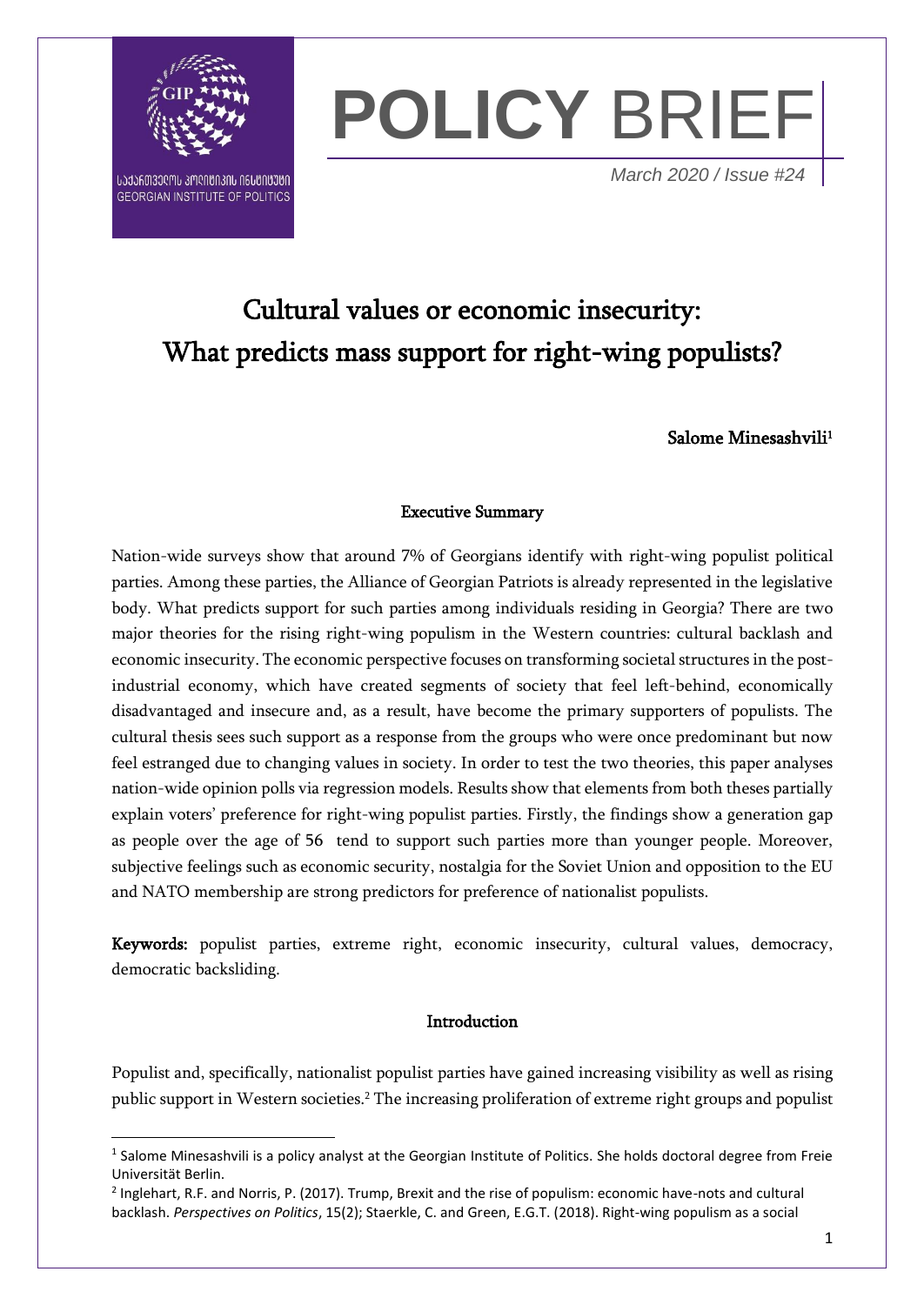nationalist sentiments is widely noted in Georgia, as well, especially since 2015.<sup>3</sup> These far-right groups—which include Georgian Idea, Georgian March, Georgian National Unity and Georgian Power—primarily hold xenophobic, Islamophobic and anti-immigrant beliefs and criticize liberal democracy.<sup>4</sup> These groups have also increased their public activities, in particular by holding counterliberal protests and rallies against immigrants and minority rights.<sup>5</sup>

But most importantly, public interest towards those groups is also on the rise. As the CRRC report noted, between 2015 and 2018 the audience of these groups` social media pages (measured by the number of likes and followers) increased nine fold. It is not surprising, then, that a party with openly defined populist nationalist agenda, the Alliance of Patriots of Georgia (APG),<sup>6</sup> received enough votes to enter parliament in 2016. Despite the party's limited support (it received 5% of the votes, just enough to overcome the barrier) at this stage, its presence in parliament has served as a boost for farright groups in general. Some of them even announced the intention to form a political party, for example, the National Front.<sup>7</sup> Other than the AGP, there are several parties that can be defined as nationalists, including Democratic Movement – United Georgia, People`s Council, Free Georgia and Imedi Political Party.<sup>8</sup>

While they are currently in the minority, increasing public interest and support suggests that populist nationalists have untapped potential to grow. The fact that a far-right party received enough votes to enter parliament indicates there is public demand for their political agenda. This paper looks at the issue of public demand and aims to understand who is more likely to support nationalist populists in Georgia. Two theories are usually used to explain the western phenomenon, which will be tested for the Georgian case as well: the economic insecurity and the cultural backlash theses. The economic thesis suggests that post-industrial societies have produced economic inequality, isolating some segments of society from the market, leaving them economically insecure and prone to social deprivation. The economy theory maintains that this strata of society resents the political classes and is more susceptible to anti-establishment, nativist and xenophobic movements. The cultural thesis explains the phenomenon as a counter-revolution to post-materialist values such as cosmopolitanism,

<sup>4</sup> CRRC. (2018). Countering anti-Western discourse in social media. Available at:

representation: a comparison across four European countries. *Journal of Community and Applied Social Psychology,* 28(6).; Gidron, N. and Hall, P.A. (2018), Populism as a problem of social integration. Available at: <https://scholar.harvard.edu/files/hall/files/gidronhallapsa2017.pdf>

<sup>&</sup>lt;sup>3</sup> Lebanidze, B. (2019). Rise of nationalist populism in Georgia: implications for European integration. Georgian Institute of Politics. Available at: [http://gip.ge/wp-content/uploads/2019/03/Policy-brief-18-Bidzina-Lebanidze-](http://gip.ge/wp-content/uploads/2019/03/Policy-brief-18-Bidzina-Lebanidze-1.pdf)[1.pdf;](http://gip.ge/wp-content/uploads/2019/03/Policy-brief-18-Bidzina-Lebanidze-1.pdf) Minesashvili, S. (2019). Social underpinnings of right-wing populism in Georgia. Georgian Institute of Politics. Available at: [http://gip.ge/wp-content/uploads/2019/02/Policy-brief-16-Salome-Minesashvili.pdf;](http://gip.ge/wp-content/uploads/2019/02/Policy-brief-16-Salome-Minesashvili.pdf) Gelashvili, T. (2019). Political opportunities for the extreme right in Georgia. Georgian Institute of Politics. Available at: <http://gip.ge/wp-content/uploads/2019/05/Policy-brief-20-Tamta-Gelashvili.pdf>

[http://awdb.ge/files/PPAG\\_Anti%20western%20propaganda%20in%20social%20media.pdf](http://awdb.ge/files/PPAG_Anti%20western%20propaganda%20in%20social%20media.pdf)

<sup>5</sup> Gelashvili, 2019; Lebanidze, 2019.

 $6$  Kakachia, K. and Kakhishvili, L. (Forthcoming). Contextualizing populism in Georgian politics; Georgian Institute of Politics. (2019). Georgian Institute of Politics (2019). Government and opposition share blame for increasing trends of polarization and populism, experts say. Available at: [http://gip.ge/wp-content/uploads/2019/04/Expert-](http://gip.ge/wp-content/uploads/2019/04/Expert-Polls9.pdf)[Polls9.pdf](http://gip.ge/wp-content/uploads/2019/04/Expert-Polls9.pdf)

<sup>7</sup> Democracy & Freedom Watch. (2019). Georgian far-right groups reach agreement about forming new political party. Available at: [https://dfwatch.net/georgian-far-right-groups-reach-agreement-about-forming-new-political](https://dfwatch.net/georgian-far-right-groups-reach-agreement-about-forming-new-political-party-53106?fbclid=IwAR0qa2P0shwIpJ6SpX4K_ONtdV5PzLlKlZz9MYmpHIsioAT9OZH-9_fVUng)[party-53106?fbclid=IwAR0qa2P0shwIpJ6SpX4K\\_ONtdV5PzLlKlZz9MYmpHIsioAT9OZH-9\\_fVUng](https://dfwatch.net/georgian-far-right-groups-reach-agreement-about-forming-new-political-party-53106?fbclid=IwAR0qa2P0shwIpJ6SpX4K_ONtdV5PzLlKlZz9MYmpHIsioAT9OZH-9_fVUng)

<sup>8</sup> Khorbaladze, T (2015). Homophobia and gender identity: media monitoring report. Media Development Foundation. Available at[: http://mdfgeorgia.ge/uploads/library/Homophobia-ENG-web%20\(1\).pdf](http://mdfgeorgia.ge/uploads/library/Homophobia-ENG-web%20(1).pdf)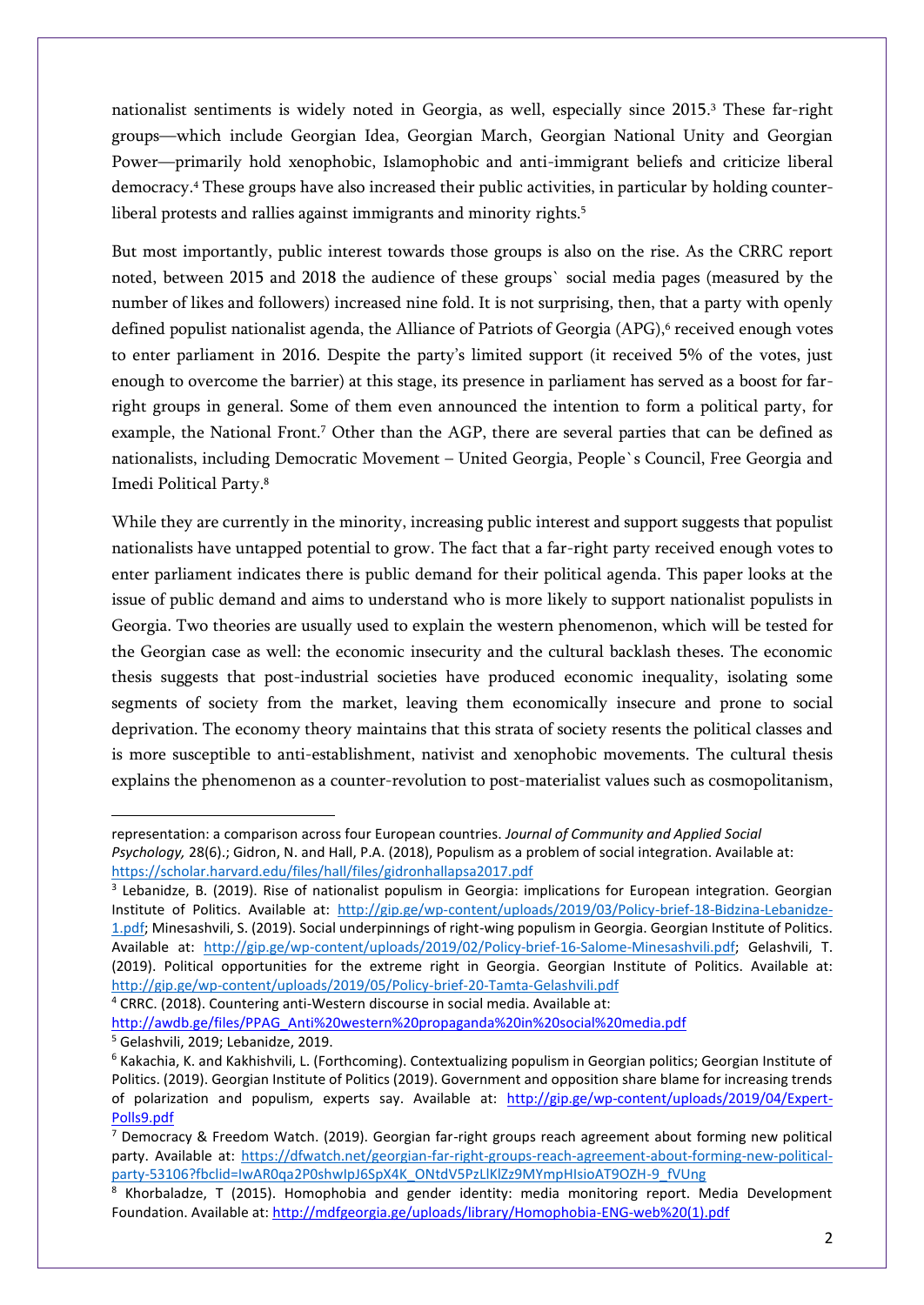multiculturalism, minority rights and gender equality. Populist nationalists attract those who resent the move away from familiar traditional norms and feel alienated from the values that are voiced in elite discourses.<sup>9</sup> Both factors have been noted as drivers of populism in Georgian society. In a poll conducted by the Georgian Institute of Politics, experts identified several triggers for the increasing polarization and populism in the country, including anxiety related to identity issues (such as progressive values and minority rights) and immigration. Experts named socio-economic hardship as the biggest driver of populism.<sup>10</sup>

This paper examines the two above-mentioned theories in the context of Georgia to understand better which factors predict support for nationalist populists. For this purpose, the paper analyses nationwide public opinion surveys and examines evidence of associations between economic and cultural factors and voting for the right-wing populist parties.

#### Economic and cultural theses as explanations of rising populism

During the last two decades, populist —and particularly right-wing and authoritarian— leaders, have gained popularity in the US, Europe and Latin America.<sup>11</sup> Populism is not new; however, recent events are viewed as part of a substantial resurgence of this phenomenon. Populism ideology generally shares three characteristics: anti-establishment (against the political, business and intellectual elites), authoritarianism (favoring charismatic and powerful leader representing ordinary people) and nativism (excluding people from other cultures and countries as well as minority groups within the society; preference for national interest over international cooperation and traditionalism over liberal values).<sup>12</sup> In a similar vein, the APG holds an anti-elitist,<sup>13</sup> xenophobic and nationalistic agenda with appeals to the "Georgian spirit" and "dedication to homeland",<sup>14</sup> while being anti-migrant (especially against Muslim migrants), out of a fear there will be a change to the ethnic balance in the country.<sup>15</sup> Why is populism on the rise? Different theories and explanations have been applied to explain increase in mass support for populists. Explanations usually underline either economic inequality stemming from structural changes in post-industrial economies or cultural backlash, a response to changing cultural values.

The former explains voters' behavior by the changes that are transforming post-industrial societies. This approach pays attention to increasing income and wealth inequality<sup>16</sup> due to the rise of knowledge-based economy, technological automation, the global flow of capital and labor—including migrants— and neo-liberal austerity politics that have left many either unemployed or in unskilled

<sup>13</sup> Georgian Institute of Politics, 2019.

<sup>&</sup>lt;sup>9</sup> Inglehart and Norris, (2017).

<sup>10</sup> Georgian Institute of Politics, 2019.

<sup>&</sup>lt;sup>11</sup> Inglehart and Norris, 2017.

<sup>&</sup>lt;sup>12</sup> Mols, F. and Jetten, J. (2016). Explaining the appeal of populist right-wing parties in times of economic prosperity. *Political Psychology*, 37, 275-292. Hameleers, M. (2018). A typology of populism: toward a revised theoretical framework on the sender side and receiver side of communication. *International Journal of Communication,* 12, 2171-2190. Brubaker, R. (2017). Between nationalism and civilizationism: the European populist moment in comparative perspective. *Ethnic and Racial Studies*, 40, 1191-1226.

<sup>&</sup>lt;sup>14</sup> Kakachia and Kakhishvili, Forthcoming.

<sup>15</sup> Anti-Western propaganda. (2018). Media Development Foundation. Available at:

[http://www.mdfgeorgia.ge/eng/view\\_research/169](http://www.mdfgeorgia.ge/eng/view_research/169)

<sup>16</sup> Piketty, T. (2014). Capital. Cambridge, MA: Bellnap Press.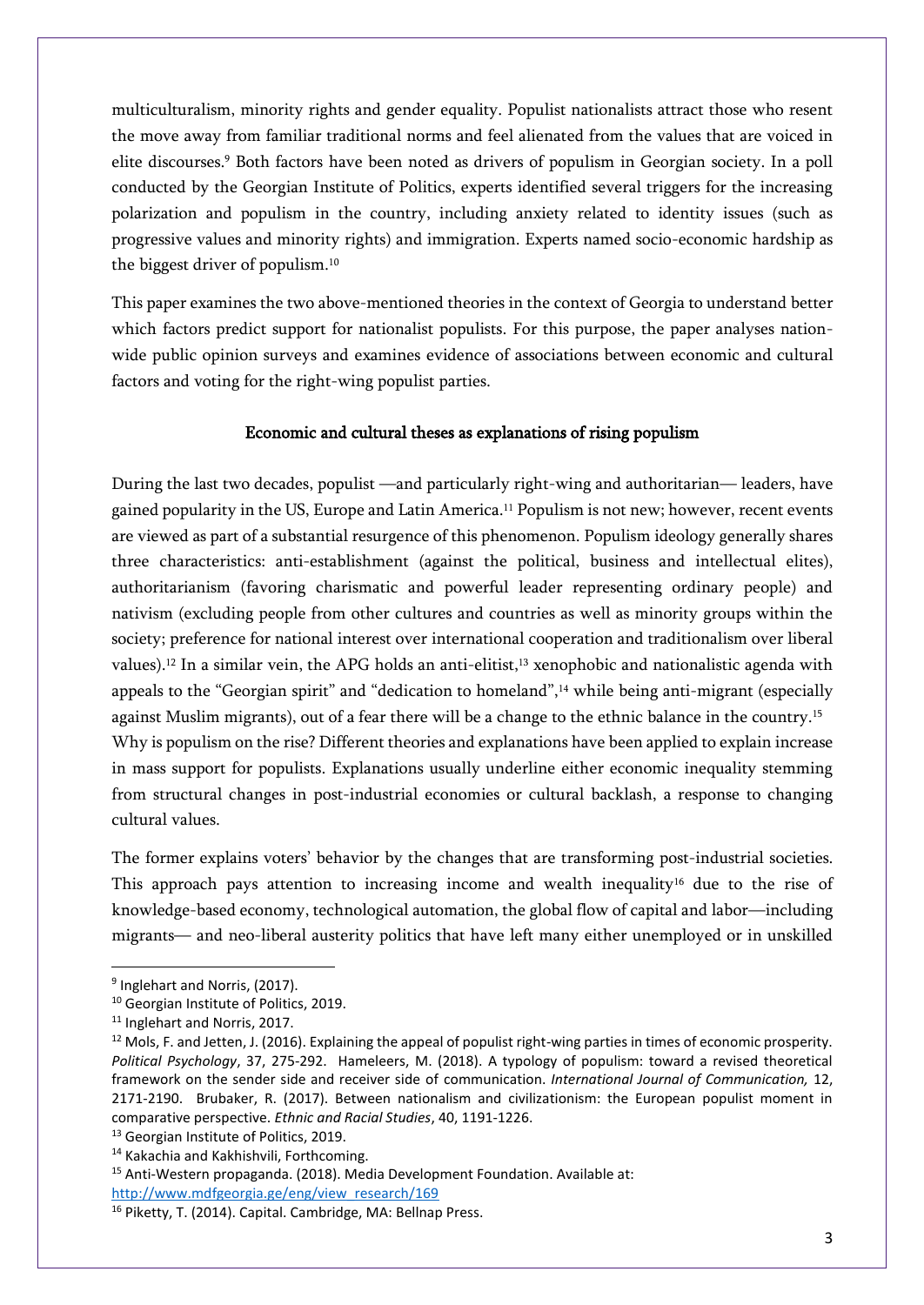and insecure jobs.<sup>17</sup> This rising economic insecurity is seen as a cause for increased resentment of the political classes by those with low-waged jobs, no jobs and living in the immigrant-concentrated areas. They are believed to be more susceptible to anti-establishment, xenophobic and anti-migrant rhetoric of the populist movements and parties. In terms of empirical evidence, this thesis would suggest that support for populism should be concentrated among economically marginalized groups, the "main losers from global markets, technological advances, and knowledge societies."<sup>18</sup> Therefore, the votes should be the strongest among unemployed, unskilled workers, those who report economic insecurity and difficulties in meeting their needs as well as those who lack a university degree and live in innercity urban areas where more foreign-born residents are concentrated.<sup>19</sup>

The cultural backlash thesis explains the phenomenon as a reaction to cultural change. Accordingly, the shift to post-materialist values and the move to multiculturalism and cosmopolitanism, which has started dominating elite discourses, have triggered a counter-revolutionary backlash, especially among the older generation, men and the less educated.<sup>20</sup> Those who do not agree with the new social order and feel left out resent the displacement of traditional norms and perceive the changes as an erosion of their status in the society. <sup>21</sup> Alienated from mainstream politics, they opt for supporting radical parties with a nationalist agenda. In terms of evidence, age, education and sex are strong predictors of value change. The populist vote is supposed to be strongest among the older generation; those who lack a university degree; traditionalists who oppose progressive cultural values toward sexual and religious minorities; gender equality; multiculturalism and foreigners.<sup>22</sup> Populist supporters are also motivated by a xenophobic-authoritarian outlook against cosmopolitanism. These findings suggest that a mistrust in global governance and support for authoritarian values predict voting for populist movements.<sup>23</sup>

Are these two theses, which are based on the trends in Western societies, helpful to understand the situation in Georgia? If yes, which of them predicts support for the right-wing populist parties in Georgian society?

#### Methodology and analysis

To examine national evidence, the research relies on data from two nation-wide surveys, NDI: Public Attitudes in Georgia from December 2018 and July 2019. Support for rightist populism is measured by the expressed party preferences of respondents, specifically the question "Which party is closest to you?". Five percent identified right-wing populist parties in December 2018 and 7% in July 2019. For the purposes of this paper, "right-wing populist parties" include the Alliance of Patriots of Georgia

 $17$  Ibid.

<sup>18</sup> Inglehart and Norris, 2017, p.12

 $19$  Ibid.

<sup>&</sup>lt;sup>20</sup> For example, see: Karapin, R. (2002). 'Far right parties and the construction of immigration issues in Germany.' In Shadows Over Europe: The Development and Impact of the Extreme Right in Western Europe. Schain, M., Zolberg, A. and Hossay, P. (eds.). Houndsmill: Palgrave Macmillan; DeAngelis, R.A. (2003). 'A rising tide for Jean-Marie, Jorg, and Pauline? Xenophobic populism in comparative perspective.' Australian Journal of Politics and History 49 (1): 75-92;

<sup>&</sup>lt;sup>21</sup> Gidron and Hall, 2017.

<sup>22</sup> Inglehart and Norris, 2017.

 $23$  Ibid.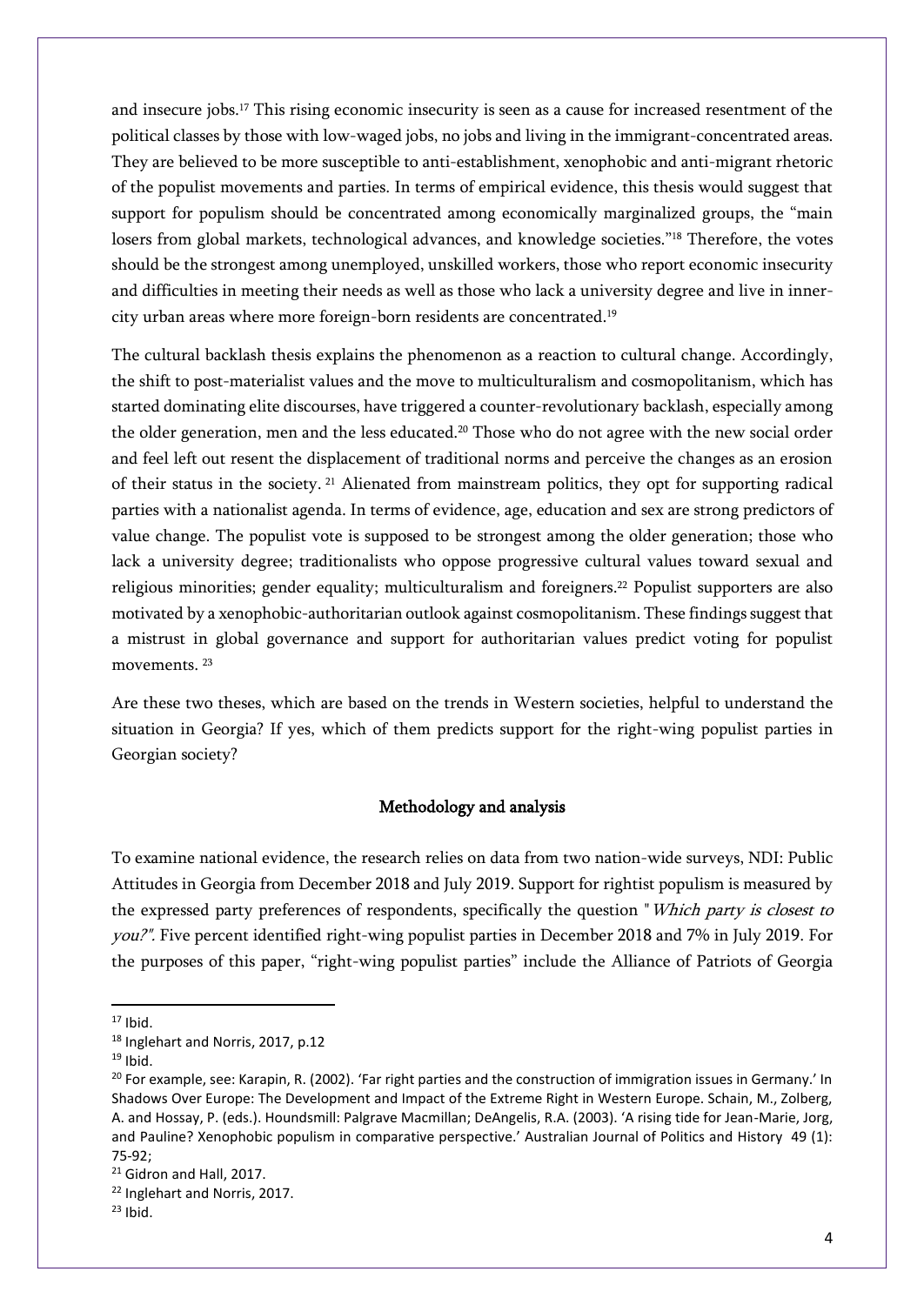with 4% vote<sup>24</sup> and other small parties that share a similar nationalistic and populist ideology. The parties, which are not represented in the parliament but express nationalist populist tendencies and were named by the respondents, include: Democratic Movement-United Georgia, Freedom – Zviad Gamsakhurdia`s way, New Rights, National Forum – Gubaz Sanikidze, Tamaz Mechiauri for United Georgia and Unity of Georgia Traditionalists.

Economic and cultural explanations for party preferences are examined using logistic regression models with right-wing populist party support as the independent variable. There are multiple questions that could account for the above listed economic and cultural explanations. Model A includes demographic and social controls such as age, sex, settlement type and education. Model B includes factors that are related to the economic thesis such as wealth, employment, subjective economic insecurity—such as reported difficulties making ends meet; feeling worse off economically than the previous generation; fear of losing one's job. Model C adds indicators associated with the cultural backlash thesis such as attitudes towards minorities, migrants and multiculturalism; mistrust in global governance and in national government; support for authoritarian values; and nostalgia. Model D is a combined model with both economic and cultural factors. For the dependent variable, respondents who picked right-wing populist parties as either their first or second choice were counted (variables and their coding are listed in the appendix).

#### Findings

The regression models showed the following results.

#### Model A – Social and Demographic factors

Results in Model A show that two major standard social and demographic factors predict individual`s preference for right-wing populist parties. Age is a significant predictor and remains so consistently over the models. Results show that younger respondents tend to be less likely to feel closer to rightwing parties than older ones, confirming the generation gap argument. The association is particularly strong for respondents who are 56 and older. Another significant factor proves to be the settlement type: populist support is more concentrated in rural villages than in urban areas and the capital (however, this factor becomes insignificant in Model D). The gender gap and the education hypothesis proved to be statistically insignificant, meaning that they cannot predict support for national populists. To recap the findings, right-wing populist support is the greatest among the older generation and among people who reside in rural areas. However, the exact reasons for these relationships can be interpreted in different ways. Further investigation is required. Age and settlement might account for different values or access to employment and, later, economic sufficiency, so there could be a link with either economic or cultural theses or both theories.

#### Model B – Economic Thesis

Model B looked at economic factors as predictors for favoring right-wing populist parties, with the above-discussed control variables. Data analysis provided mixed results. Objective measurements of wealth, such as lacking certain household items as well as unemployment, did not prove statistically significant (it should be noted that 2/3 of Georgians report themselves as unemployed during

<sup>24</sup> CRRC. (2019). NDI: Public attitudes in Georgia, July 2019.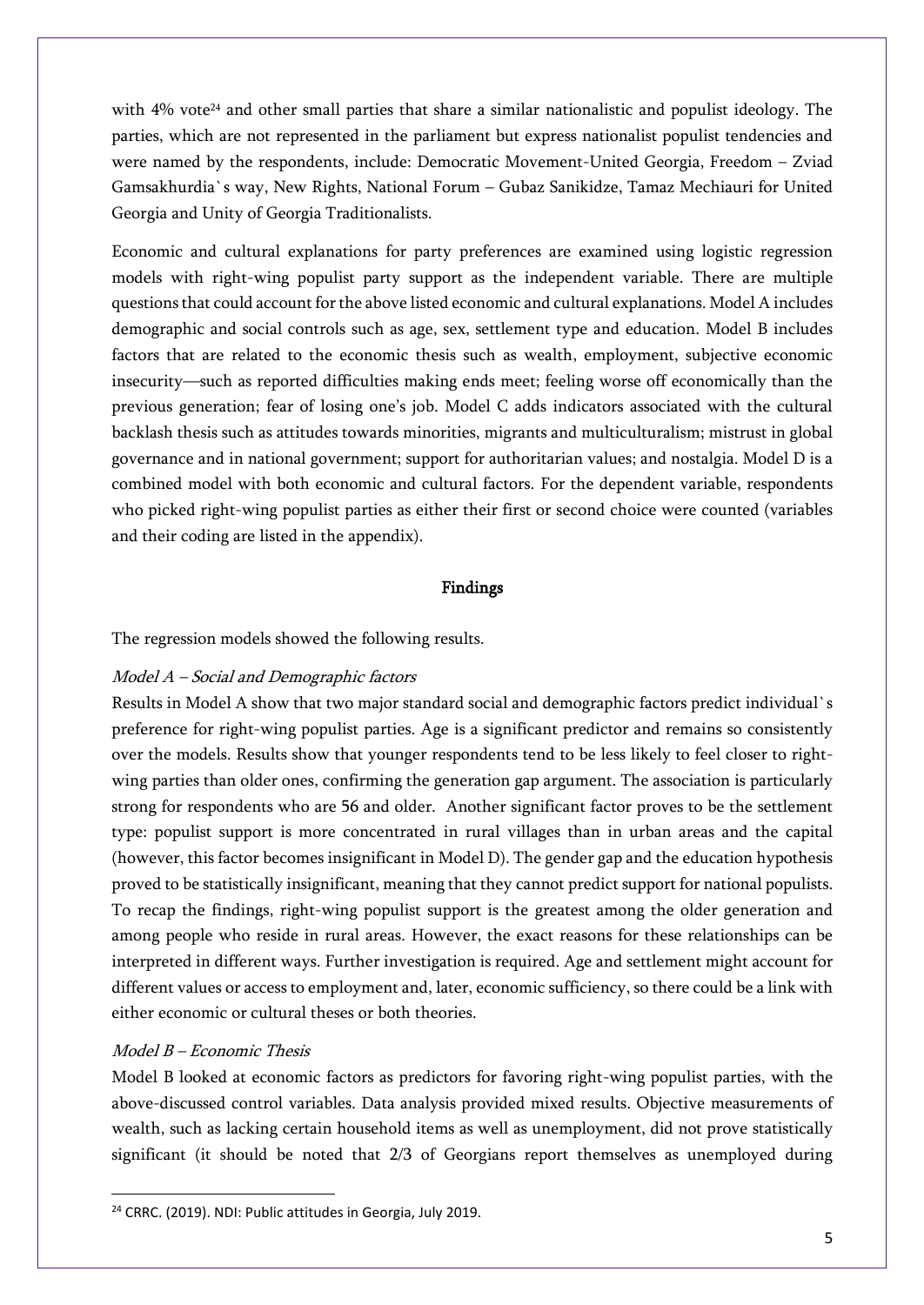interviews). However, out of the subjective economic insecurity variables, the indicator of feeling worse off economically than the previous generation proved to be statistically significant. Overall, adding Model B only slightly improved Model A. Economic factors only partly explain a preference for right-wing parties, with feeling pessimistic about the economic condition the clear indicator for such party support.

#### Model C – Cultural Thesis

Model C looked at cultural factors while controlling for the social and demographic indicators. None of the cultural factors—support of authoritarian values, negative attitudes towards gender equality, migrants, multiculturalism and minority rights— proved statistically significant. However, those who oppose membership in the European Union and NATO are more likely to be supporters of nationalist populists. Moreover, nostalgia for the Soviet Union is statistically significant and remained consistently so in the combined D model, showing a positive association with populist support. Therefore, Model C also partly improved upon Model A, showing that people with such attributes as Soviet nostalgia and opposition to global governance prefer nationalist populist parties.

#### Model D – Combined factors

Model D examined the combined effect of economic and cultural indicators with controls. The analysis confirmed the previous findings that nostalgia for the Soviet Union with controlled social and demographic factors is a predictor of an individual`s favor of right-wing populist parties. Moreover, the perception of being economically worse off than the previous generation also remains a predictor for feeling closer to such parties. Therefore, those who are over the age of 56; those with Soviet nostalgia; and people who are pessimistic about current economic conditions compared to what was available for the previous generation are more like to be supporters of nationalist populists.

#### Conclusion

In summary, the data analysis led to the conclusion that neither of the two theses can completely account for voters' preference for right-wing populist parties. Elements of both ideas appear to predict individual support for right-wing populists. In the first place, the study appears to have confirmed that a generational gap exists and that, along other variables, suggests that older people tend to feel closer to such parties than younger people. This age gap seems to be related to their Soviet experience and nostalgia for that period as well as feeling worse off economically than they were before. This finding confirms the theory that those who felt more advantaged in both cultural and economic terms in Soviet Georgia and likely feel more estranged in the modern society, are more likely to support extreme parties. While this combines both the cultural and economic explanations, opposition to EU and NATO membership also appear to predict support for far-right parties, which can be attributed to either cultural or economic reasons.

#### Recommendations

#### For the Georgian government:

• Develop a state strategy against age discrimination in the Georgian economy, especially in terms of employment.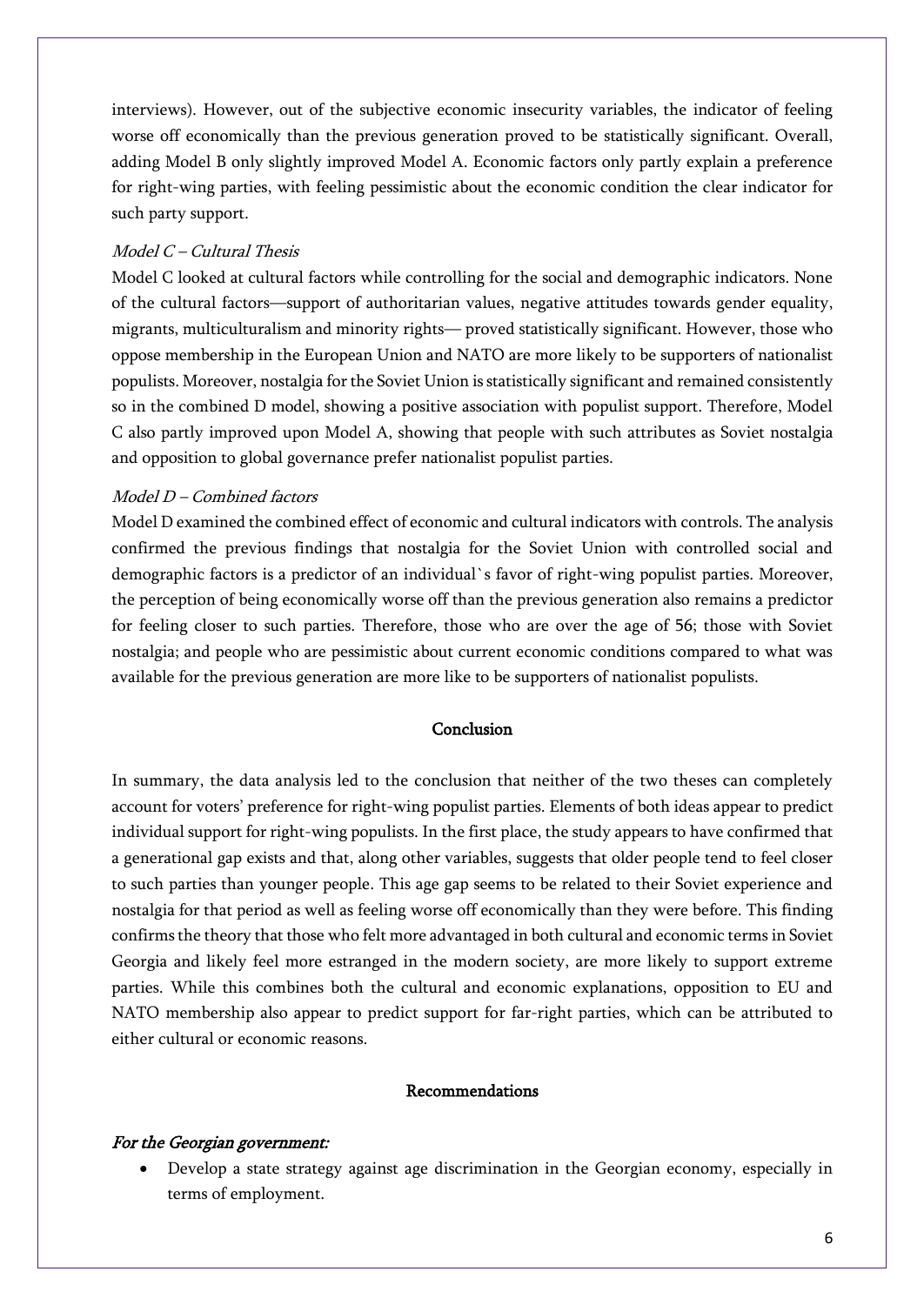- Develop a state policy to better integrate the older generation into modern Georgian society.
- Increase the state pension.
- Support information campaigns on the EU and NATO among older people and those living in rural areas.

# For civil society organizations in Georgia:

- Engage more with older generations of Georgian residents as well as rural communities so they feel less isolated from modern society.
- Offer projects on entrepreneurship and developing different skills that can help older people and those living in rural areas engage in the modern economy.
- Spread more information among older people and those living in rural areas about NATO, the EU and the tangible benefits that these relations could have for them.

# For the international community in Georgia:

- Instead of a one-fits-all approach, develop an age and region-specific policy which specifically targets the older generation as well as those living in rural areas.
- Carry out information campaigns among older people on Georgia`s relations with its Western partners, especially on the specific benefits that these relations could provide for them. For instance, provide more information in rural areas on specific support for farmers within the Association Agreement.
- Support and conduct vocational training for older Georgian citizens, equip them with the knowledge and skills to become more engaged in the modern economy.

### Appendix

| Variable                        | Question                               | Coding                          |  |  |  |  |  |
|---------------------------------|----------------------------------------|---------------------------------|--|--|--|--|--|
| <b>Party preferences</b>        |                                        |                                 |  |  |  |  |  |
| Support for right-wing          | Feeling close to a right-wing populist | Close to a right-wing populist  |  |  |  |  |  |
| populists                       | party (I Choice + II Choice)           | party $(1)$ or not $(0)$        |  |  |  |  |  |
| Demographic and social controls |                                        |                                 |  |  |  |  |  |
| <i>Age group</i>                | Age of respondent                      | $18-34$ (1), 35-55 (2), 56+ (3) |  |  |  |  |  |
| <b>Sex</b>                      | <b>Sex</b>                             | Male $(1)$ , Female $(0)$       |  |  |  |  |  |
| Level of education              | Highest level of education             | Higher education (0), Lower     |  |  |  |  |  |
|                                 |                                        | than higher education (1)       |  |  |  |  |  |
| Urbanization                    | Settlement type                        | Capital (1), Urban (2), Rural   |  |  |  |  |  |
|                                 |                                        | (3)                             |  |  |  |  |  |
| Economic explanation            |                                        |                                 |  |  |  |  |  |
| Economic condition              | Wealth index                           | Scale 0-10                      |  |  |  |  |  |
|                                 | Employment                             | Yes $(1)$ , No $(0)$            |  |  |  |  |  |
|                                 | Self-placement on the economic ladder  | Scale 1-5                       |  |  |  |  |  |

# Table 1: Variables and coding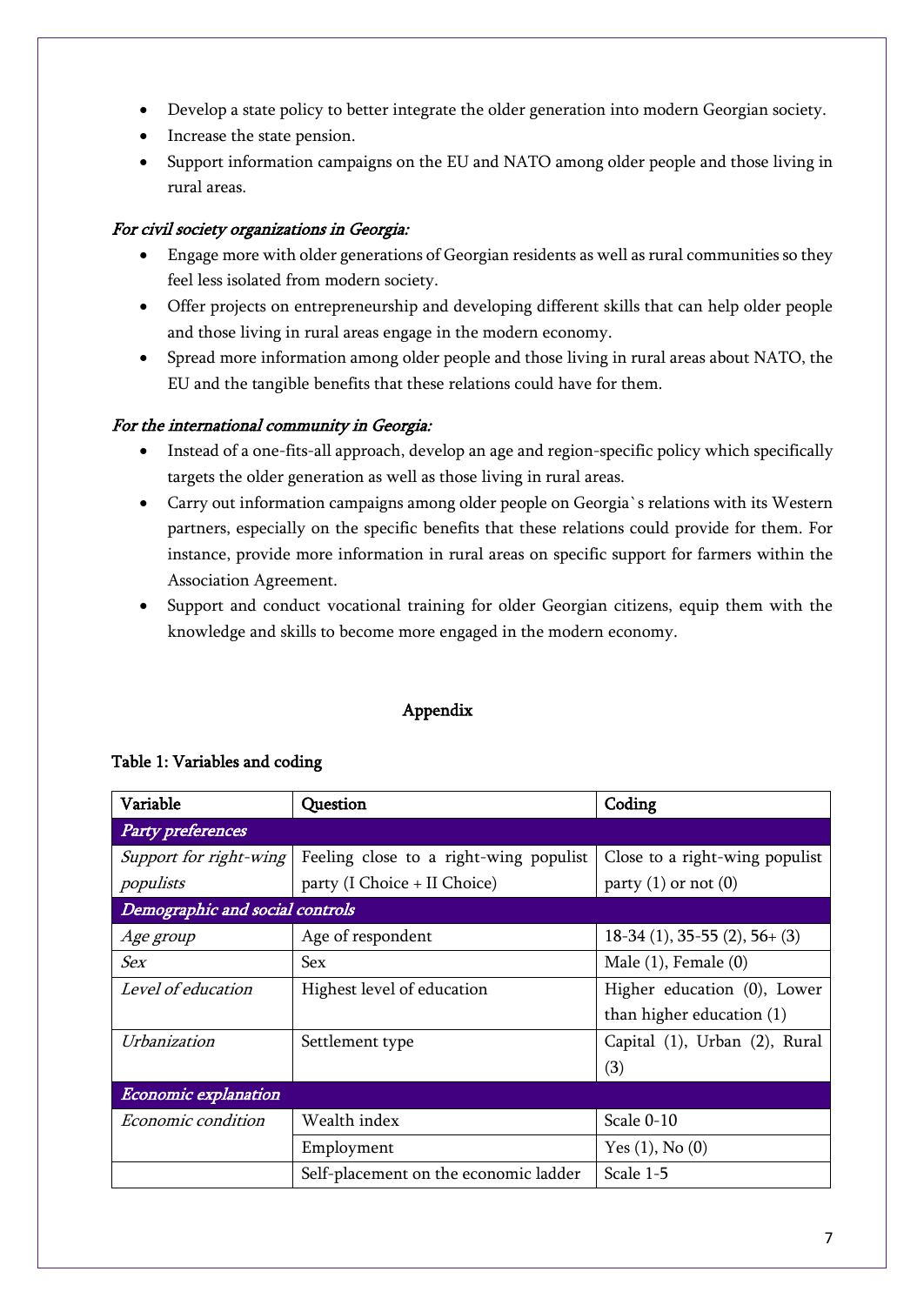| Subjective economic  | Not having enough money to pay for          | Yes $(1)$ , No $(0)$              |  |  |  |  |  |  |
|----------------------|---------------------------------------------|-----------------------------------|--|--|--|--|--|--|
| insecurity           | utilities in past six months                |                                   |  |  |  |  |  |  |
|                      | Fear of losing job in the next six months   | Yes $(1)$ , No $(0)$              |  |  |  |  |  |  |
|                      | Feeling economically worse off than the     | Yes $(1)$ , No $(o)$              |  |  |  |  |  |  |
|                      | previous generation                         |                                   |  |  |  |  |  |  |
| Cultural explanation |                                             |                                   |  |  |  |  |  |  |
| Mistrust in global   |                                             |                                   |  |  |  |  |  |  |
| governance           |                                             |                                   |  |  |  |  |  |  |
|                      | Approve government's goal to join the       | Yes $(1)$ , No $(0)$              |  |  |  |  |  |  |
|                      | EU                                          |                                   |  |  |  |  |  |  |
|                      | Approve government's goal to join           | Yes $(1)$ , No $(0)$              |  |  |  |  |  |  |
|                      | <b>NATO</b>                                 |                                   |  |  |  |  |  |  |
| Authoritarian values | political system<br>Most<br>suitable<br>for | Democracy $(0)$ , Any other $(1)$ |  |  |  |  |  |  |
|                      | Georgia                                     |                                   |  |  |  |  |  |  |
| Anti-immigration     | Georgia should limit the number of          | Yes $(1)$ , No $(0)$              |  |  |  |  |  |  |
|                      | immigrants                                  |                                   |  |  |  |  |  |  |
| Gender equality      | Best proportion of men and women MPs        | Pro-gender equality (0), anti-    |  |  |  |  |  |  |
|                      |                                             | gender equality (1)               |  |  |  |  |  |  |
| Minority rights      |                                             |                                   |  |  |  |  |  |  |
|                      | Important to protect sexual minorities      | Agree (0), Disagree (1)           |  |  |  |  |  |  |
|                      | Important to protect ethnic minorities      | Agree (0), Disagree (1)           |  |  |  |  |  |  |
|                      | Important to protect religious minorities   | Agree (0), Disagree (1)           |  |  |  |  |  |  |
| Nostalgia            | of<br>Dissolution<br>the<br>Union<br>Soviet | Bad (1), Good (0)                 |  |  |  |  |  |  |
|                      | bad/good                                    |                                   |  |  |  |  |  |  |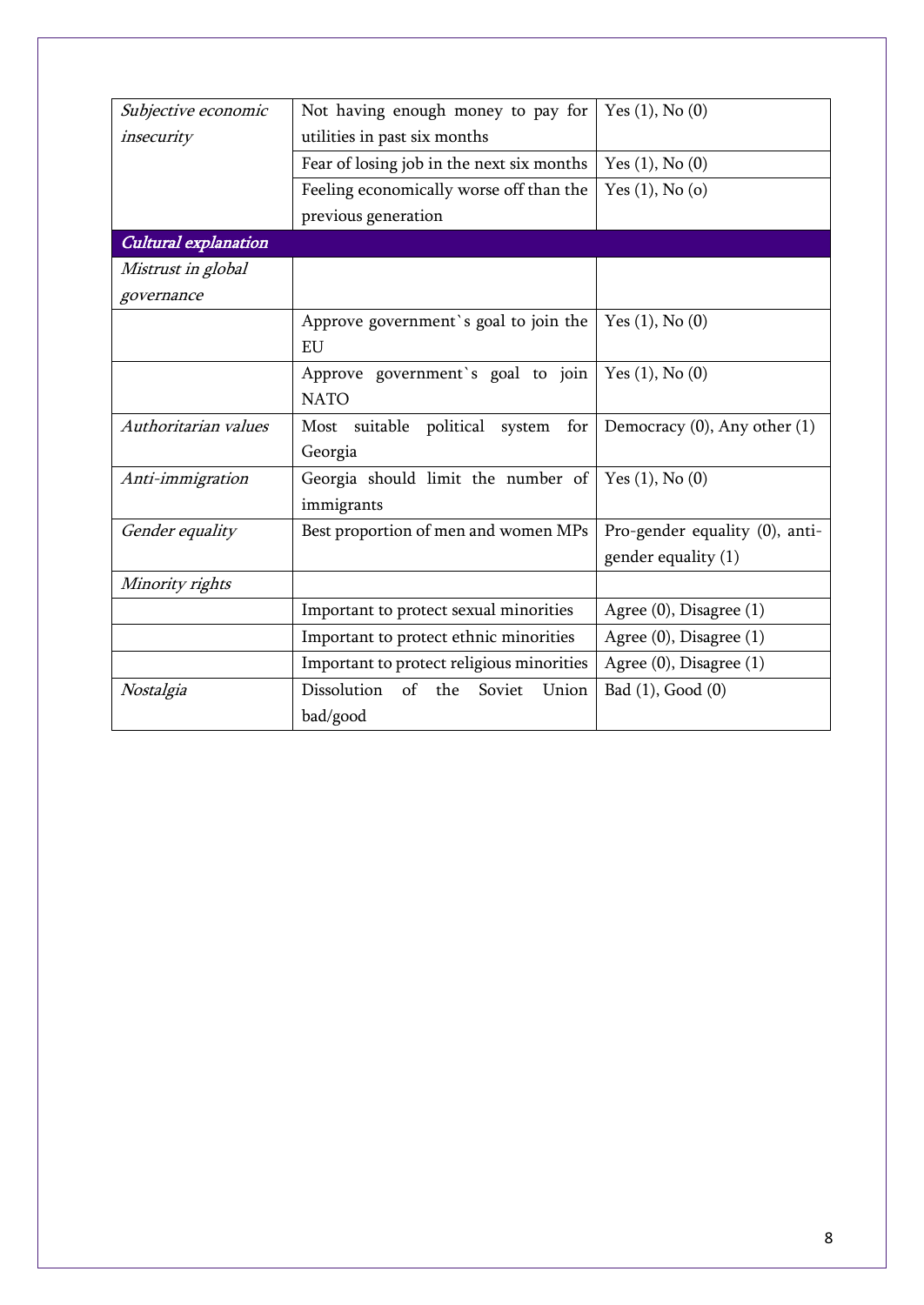|                                   | <b>A: Controls</b> |           |          |                          | <b>B:</b> Controls + Economic<br>insecurity |              |          |          |                 |                     | C: Controls + Cultural<br>values |                          | D: Combined     |              |          |                        |
|-----------------------------------|--------------------|-----------|----------|--------------------------|---------------------------------------------|--------------|----------|----------|-----------------|---------------------|----------------------------------|--------------------------|-----------------|--------------|----------|------------------------|
|                                   | <b>Estimate</b>    | St. Error | t value  | Pr(> t )                 | <b>Estimate</b>                             | St.<br>Error | t value  | Pr(> t ) | <b>Estimate</b> | St.<br><b>Error</b> | t value                          | $Pr(>\mid t )$           | <b>Estimate</b> | St.<br>Error | t value  | Pr(> t )               |
| <b>Controls</b>                   |                    |           |          |                          |                                             |              |          |          |                 |                     |                                  |                          |                 |              |          |                        |
| Age $(56+)$                       | 1.318              | 0.317     | 4.156    | $< 0.001*$<br>$\ast\ast$ |                                             |              |          |          |                 |                     |                                  |                          | 1.091           | 0.371        | 2.941    | $0.004**$              |
| Sex                               | 0.141              | 0.214     | 0.658    | 0.5114                   |                                             |              |          |          |                 |                     |                                  |                          | $-0.120$        | 0.249        | $-0.482$ | 0.631                  |
| Settlement type (rural)           | $-0.796$           | 0.294     | $-2.708$ | $0.007**$                |                                             |              |          |          |                 |                     |                                  |                          | $-0.330$        | 0.321        | $-1.028$ | 0.305                  |
| Education                         | $-0.168$           | 0.219     | $-0.763$ | 0.4461                   |                                             |              |          |          |                 |                     |                                  |                          | $-0.105$        | 0.252        | $-0.416$ | 0.678                  |
| <b>Economic Insecurity</b>        |                    |           |          |                          |                                             |              |          |          |                 |                     |                                  |                          |                 |              |          |                        |
| Wealth index                      |                    |           |          |                          | $-0.059$                                    | 0.069        | $-0.862$ | 0.390    |                 |                     |                                  |                          | $-0.034$        | 0.071        | $-0.475$ | 0.635                  |
| Unemployment                      |                    |           |          |                          | $-0.119$                                    | 0.267        | $-0.446$ | 0.656    |                 |                     |                                  |                          | $-0.298$        | 0.360        | $-0.829$ | 0.408                  |
| Economic self-<br>placement       |                    |           |          |                          | $-0.088$                                    | 0.067        | $-1.327$ | 0.186    |                 |                     |                                  |                          | 0.005           | 0.085        | 0.056    | 0.955                  |
| No money for utilities            |                    |           |          |                          | $-0.040$                                    | 0.192        | $-0.207$ | 0.836    |                 |                     |                                  |                          | 0.002           | 0.258        | 0.008    | 0.993                  |
| Fear to lose job                  |                    |           |          |                          | $-0.181$                                    | 0.301        | $-0.602$ | 0.548    |                 |                     |                                  |                          | 0.118           | 0.402        | 0.293    | 0.770                  |
| Feeling economically<br>worse off |                    |           |          |                          | 0.537                                       | 0.230        | 2.560    | $0.011*$ |                 |                     |                                  |                          | 0.593           | 0.254        | 2.337    | $0.020*$               |
| <b>Cultural values</b>            |                    |           |          |                          |                                             |              |          |          |                 |                     |                                  |                          |                 |              |          |                        |
| Anti-EU                           |                    |           |          |                          |                                             |              |          |          | $-0.717$        | 0.263               | $-2.730$                         | $0.007**$                | 0.914           | 0.462        | 1.979    | $0.049*$               |
| Anti-NATO                         |                    |           |          |                          |                                             |              |          |          | $-1.067$        | 0.239               | $-4.460$                         | $< 0.001*$<br>$\ast\ast$ | $-1.655$        | 0.403        | $-4.105$ | ${<}0.001**$<br>$\ast$ |
| Pro-authoritarian<br>system       |                    |           |          |                          |                                             |              |          |          | $-0.309$        | 0.215               | $-1.438$                         | 0.152                    |                 |              |          |                        |
| Anti-immigration                  |                    |           |          |                          |                                             |              |          |          | 0.419           | 0.219               | 1.909                            | 0.058                    |                 |              |          |                        |

**Table 2: Models of feeling close to right-wing populist parties**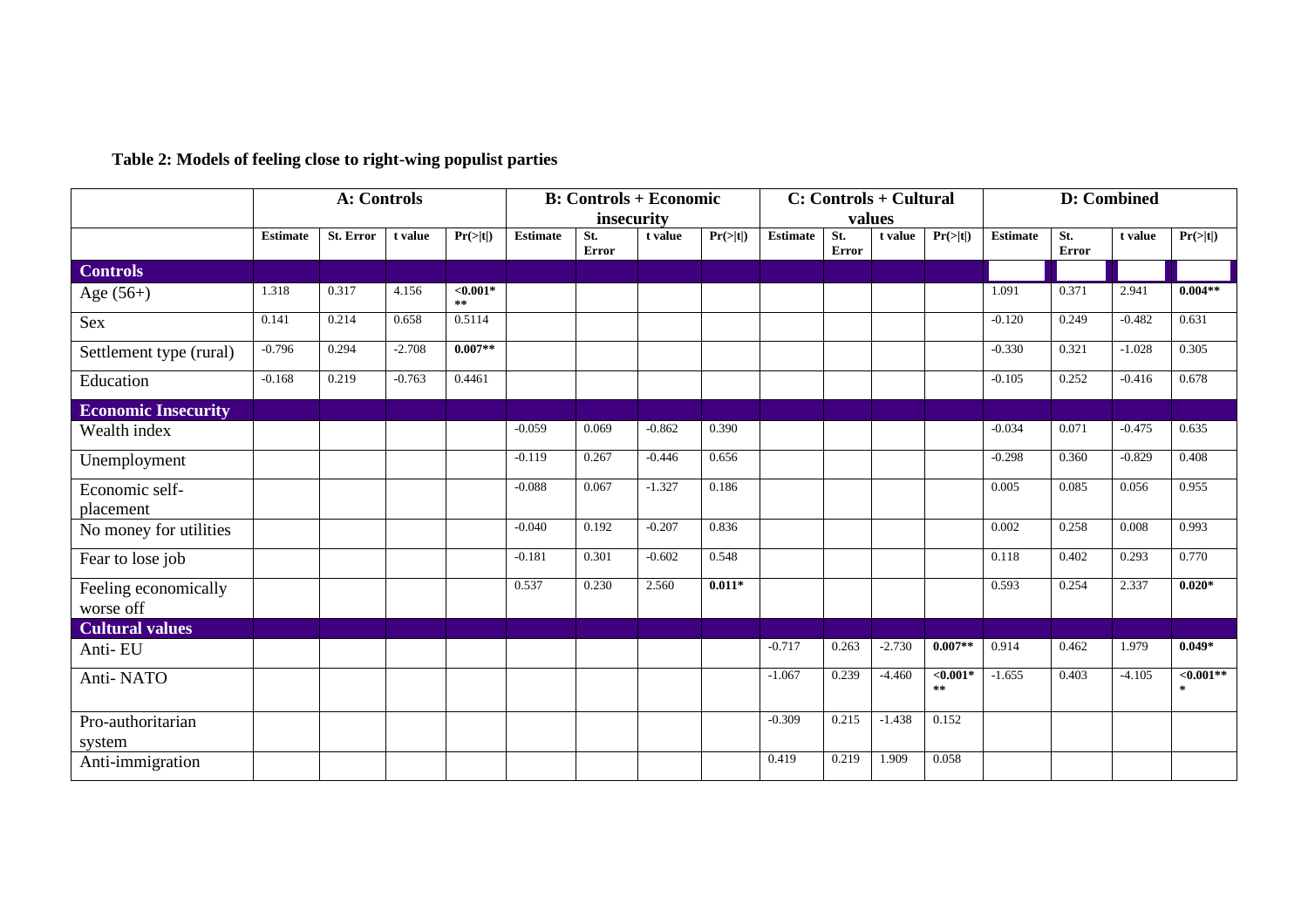| Anti-sexual minority     |  |  |  |  | $-0.040$ | 0.263 | $-0.152$ | 0.879    | $-0.078$ | 0.312 | $-0.250$ | 0.803    |
|--------------------------|--|--|--|--|----------|-------|----------|----------|----------|-------|----------|----------|
| rights                   |  |  |  |  |          |       |          |          |          |       |          |          |
| Anti-religious and       |  |  |  |  | 0.281    | 0.216 | .302     | 0.194    | 0.239    | 0.254 | 0.941    | 0.348    |
| ethnic minority rights   |  |  |  |  |          |       |          |          |          |       |          |          |
| Anti-gender equality     |  |  |  |  | 0.050    | 0.207 | 0.241    | 0.810    | $-0.168$ | 0.248 | $-0.676$ | 0.500    |
|                          |  |  |  |  | $-0.567$ | 0.219 | $-2.584$ | $0.010*$ | $-0.564$ | 0.256 | $-2.200$ | $0.030*$ |
| Nostalgia for the Soviet |  |  |  |  |          |       |          |          |          |       |          |          |
| Union                    |  |  |  |  |          |       |          |          |          |       |          |          |

 $* = p < 0.05$  \*\*  $= p < 0.01$  \*\*\*  $= p < 0.001$